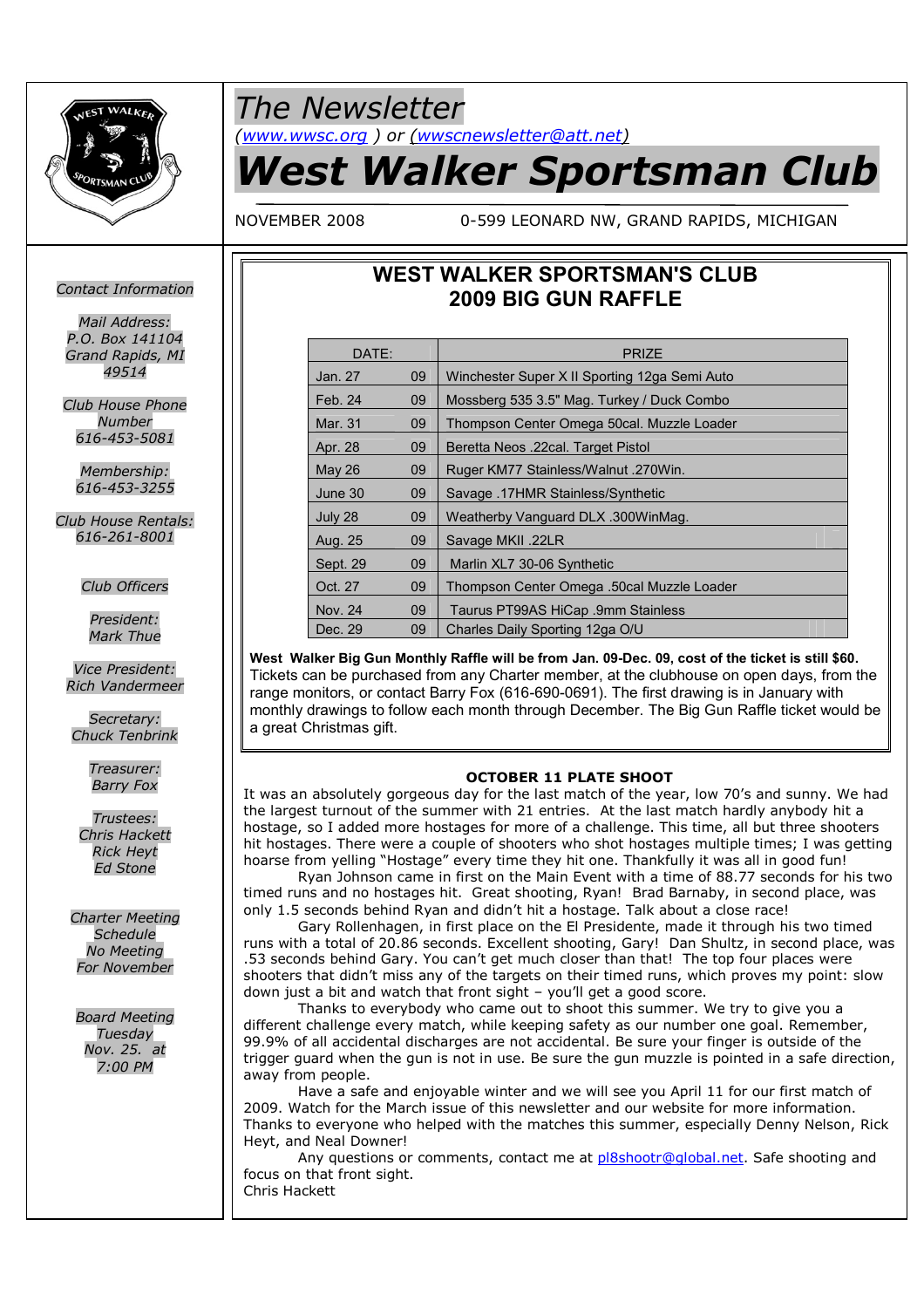

*Archery Wednesday Thursday AM & PM*



*Shotgun*

*Wednesday*

*9AM - Noon*

*6PM - 10PM*

*Saturday*

*10AM - 2PM*

*Sunday*

*10AM - 2 PM*

*\*\*\*\*\*\*\*\*\*\*\*\**

*Use of the Charter Range is reserved for Charter Members and/or for supervised club activities*

*Newsletter editor*

*Russ Hodder*

*616-453-6220 wwscnewsletter@att.net*

*Support & Pray for Our Troops*

## **WINTER LEAGUE 2009**

**Winter league will go 12 weeks (300 birds) starting Saturday Jan. 3 through Wednesday March 25.**

**The first 4 lines must be in by Jan. 28.**

**Prices on the line fees will go to \$4.50 / line, making a pre-paid card \$54.00. The registration fee remains at \$30.00, 2nd event stays at \$15.00 and team fees remain at \$8.00.**

**The banquet will be held Saturday, April 4.**



#### **WHAT'S NEW FOR THE MICHIGAN 2008 DEER SEASON**

- Ban on baiting and feeding of deer in the entire Lower Peninsula of the state of Michigan.
- Mandatory deer check of any deer taken within **Tyrone, Solon, Nelson, Sparta, Algoma, Courtland, Alpine, Plainfield, and Cannon townships in Kent Co.**

#### **Area Deer Check Stations for 2008**

- West Walker Sportsmen Club 09/18 01/9/08 M-F (10AM -3PM) Weekends 09/20 -21 & 09/27-28, 10/15-16, 10/22-23, and 10/29-30 (10AM-3PM)
- Howard Christensen Nature Center 09/18-01/09/09 (Daily 9AM-3PM)
- Rockford Sportsman's Club 09/18-01/09/09 (Daily 9AM-3PM)
- Red Flannel Rod & Gun Club 09/18-01/09/09 (Daily 9AM-3PM)

#### **Chronic Wasting Disease Updates: Go on the web and look at (www.mucc.org and look for the CWD information center.)**

**ADVISORY** - Sight in your rifles early ! Range activity picking up!! Be courteous and limit your time sighting in so those waiting can get their time on the range too, thanks.

**Jr. High & High School Archery League at WWSC.** The Jr. High & High School archery league is meeting on Tuesdays from 6 - 8 starting October 28. All archers 6th grade to 12th grade are welcome. If you're interested or want more information, contact Mary Beth - khzak@comcast.net Phone: 616-453-4226 Kristopher - k.g.zak@comcast.net Phone: 616-644-3921

#### **Hunting Trip Items List:**

| Ammo                         | <b>International Orange</b> |  |
|------------------------------|-----------------------------|--|
| <b>Bath products/medical</b> | <b>Knives</b>               |  |
| <b>Batteries &amp; bulbs</b> | License                     |  |
| <b>Binoculars</b>            | Long johns                  |  |
| Camera/film                  | <b>Maps</b>                 |  |
| Deer bags & rope             | Money                       |  |
| <b>Flashlights</b>           | Note books & pens           |  |
| Gloves/cold                  | Rain gear                   |  |
| Gloves/travel                | <b>Reading glasses</b>      |  |
| <b>Hats</b>                  | <b>Reading materials</b>    |  |
| <b>Hunting boots</b>         | <b>Repair/cleaning kits</b> |  |
| <b>Hunting pants</b>         | <b>Rifles</b>               |  |
| <b>Hunting shirts</b>        | <b>Sleeping bags</b>        |  |
| <b>Hunting vests</b>         | <b>Slippers</b>             |  |
| Other                        | <b>Socks hunting</b>        |  |
| Other                        | <b>Socks travel</b>         |  |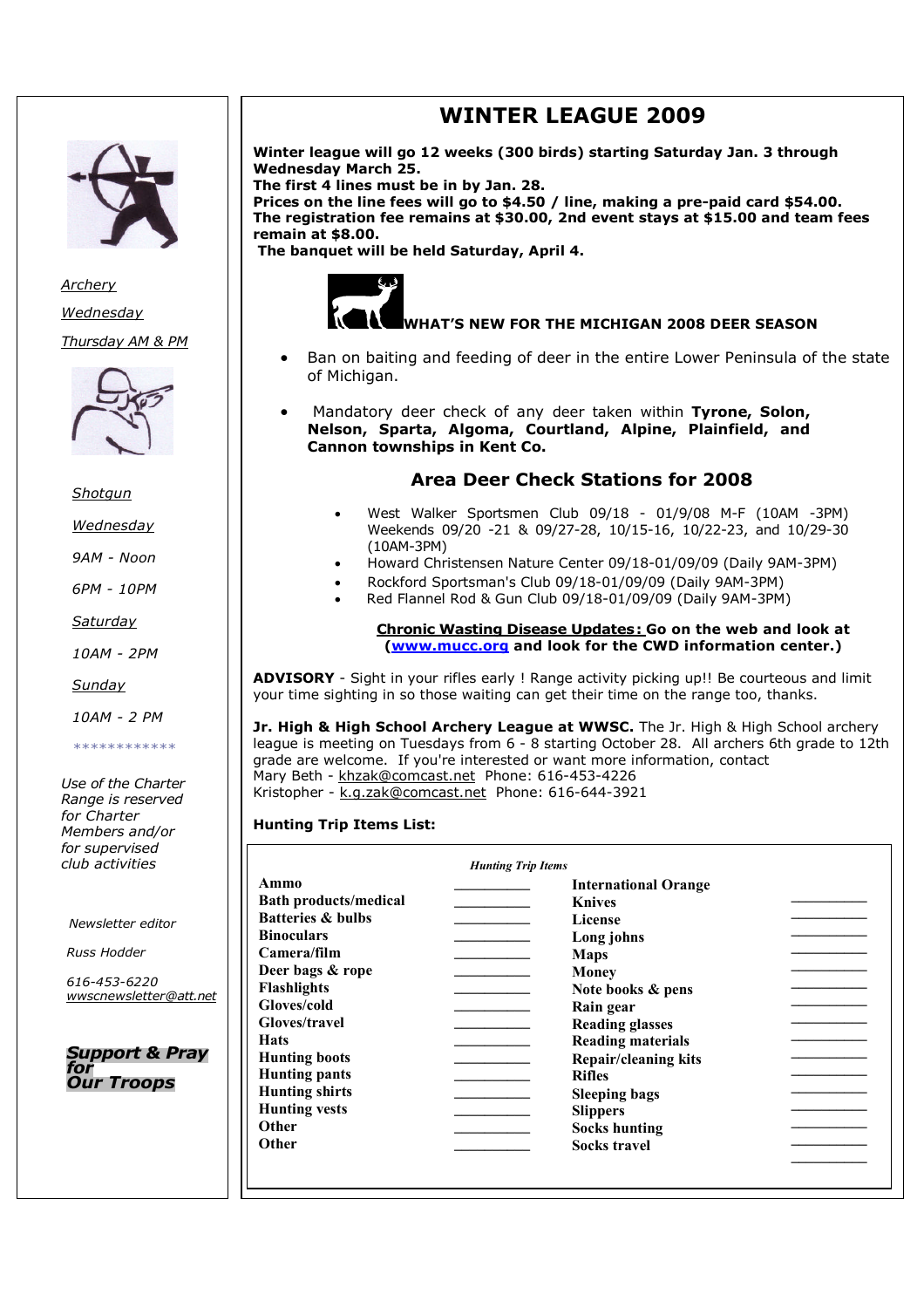|                                                                        |                          |                                    | November 2008                                                         |                                                          |                          |                                                                        |
|------------------------------------------------------------------------|--------------------------|------------------------------------|-----------------------------------------------------------------------|----------------------------------------------------------|--------------------------|------------------------------------------------------------------------|
| Sunday                                                                 | Monday                   | Tuesday                            | Wednesday                                                             | Thursday                                                 | Friday                   | Saturday                                                               |
|                                                                        |                          |                                    |                                                                       |                                                          |                          | Trap & Skeet<br>10AM-2PM                                               |
| Trap & Skeet<br>10AM-2PM<br>$\mathbf 2$                                | NWTF Meeting<br>7PM<br>ς | 4                                  | Trap & Skeet<br>9AM-Noon<br>6PM-10PM<br>5                             | West Michigan<br>Duck Hunters<br>Meeting<br>7PM-9PM<br>∽ | $\overline{\phantom{0}}$ | Trap & Skeet<br>10AM-2PM<br>$\infty$                                   |
| Trap & Skeet<br>10AM-2PM<br>$\sim$                                     | $\supseteq$              | $\equiv$                           | Trap & Skeet<br>9AM-Noon<br>6PM-10PM<br>$\overline{2}$                | Meeting in<br>No Charter<br>November<br>$\tilde{c}$      | $\overline{4}$           | Trap & Skeet<br>15 Rifle Deer<br>During Rifle<br>Season, No.<br>Season |
| Trap & Skeet<br>16 Rifle Deer<br>During Rifle<br>Season, No<br>Season  | $\overline{1}$           | $\frac{8}{1}$                      | 19 Rifle Deer<br>Trap & Skeet<br>During Rifle<br>Season, No<br>Season | 20                                                       | $\overline{2}$           | Trap & Skeet<br>22 Rifle Deer<br>During Rifle<br>Season, No.<br>Season |
| Trap & Skeet<br>23 Rifle Deer<br>During Rifle<br>Season, No.<br>Season | 24                       | WWSC Board<br>Meeting<br>7PM<br>25 | 26 Rifle Deer<br>Trap & Skeet<br>During Rifle<br>Season, No<br>Season | Thanksgiving<br>Dσγ<br>27                                | 28                       | Trap & Skeet<br>29 Rifle Deer<br>During Rifle<br>Season, No.<br>Season |
| Trap & Skeet<br>During Rifle<br>30 Rifle Deer<br>Season, No<br>Season  |                          |                                    |                                                                       |                                                          |                          |                                                                        |